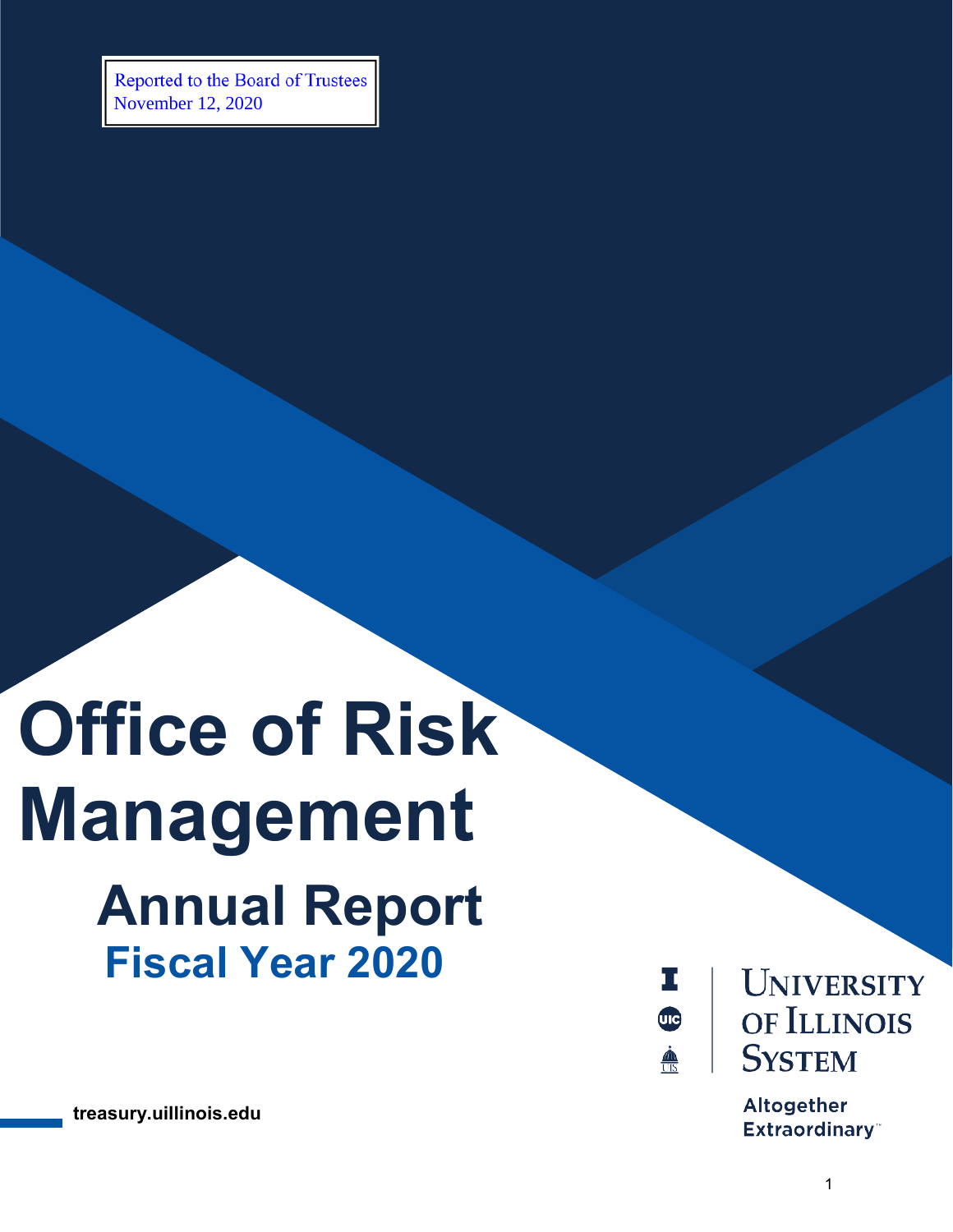# **Service beyond Expectation**



**UNIVERSITY** OF ILLINOIS **SYSTEM** 

> **Altogether Extraordinary**<sup>\*\*</sup>

**Office of Risk Management** 506 S. Wright Street, Suite 247 217-333-3113 [UnivRiskMgmt@uillinois.edu](mailto:UnivRiskMgmt@uillinois.edu)

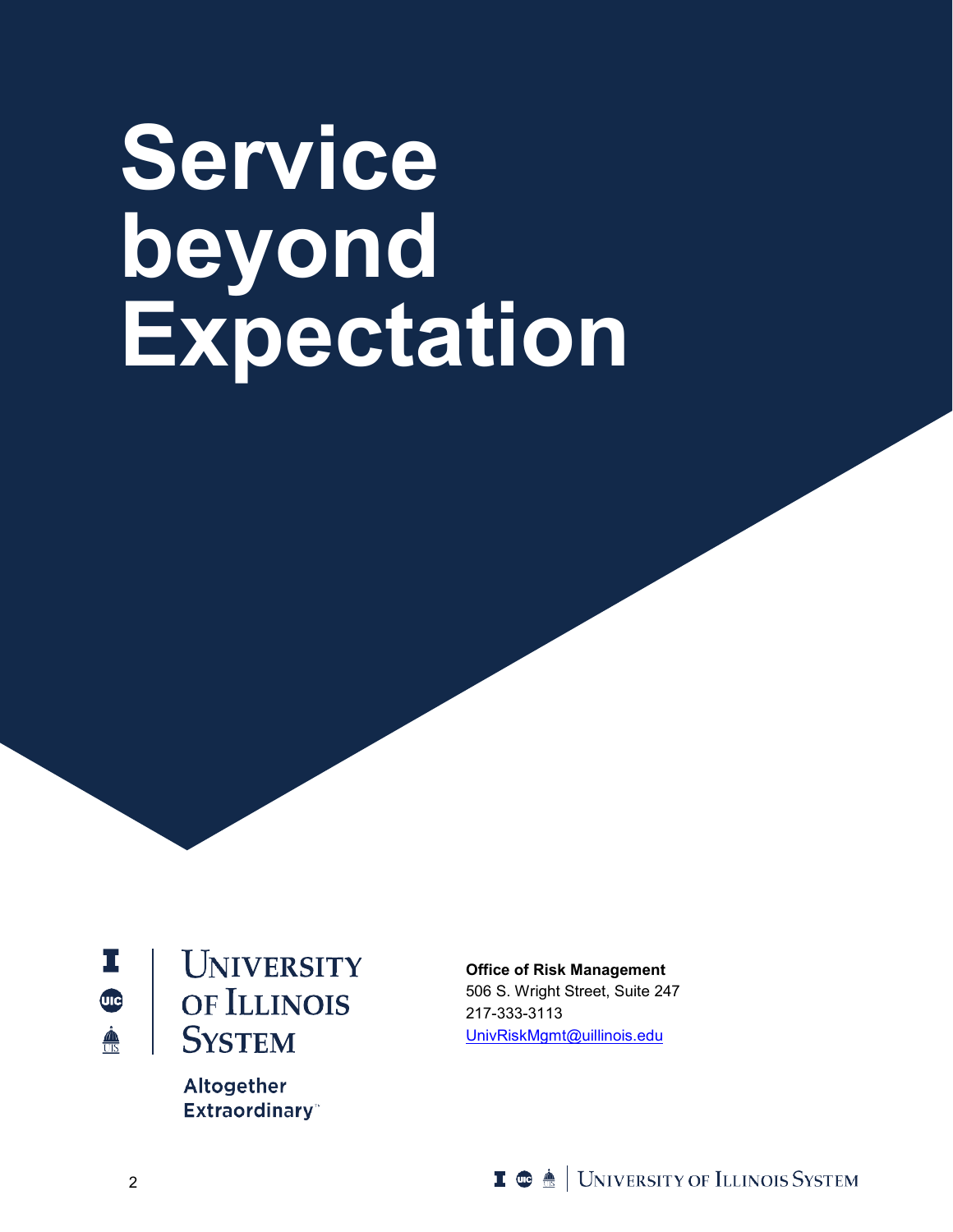## **Contents**

| Public (General) Liability and Board Legal (Directors' & Officers' and Employment Practices) |  |
|----------------------------------------------------------------------------------------------|--|
|                                                                                              |  |
|                                                                                              |  |
|                                                                                              |  |
|                                                                                              |  |
|                                                                                              |  |
|                                                                                              |  |
|                                                                                              |  |
|                                                                                              |  |
|                                                                                              |  |
|                                                                                              |  |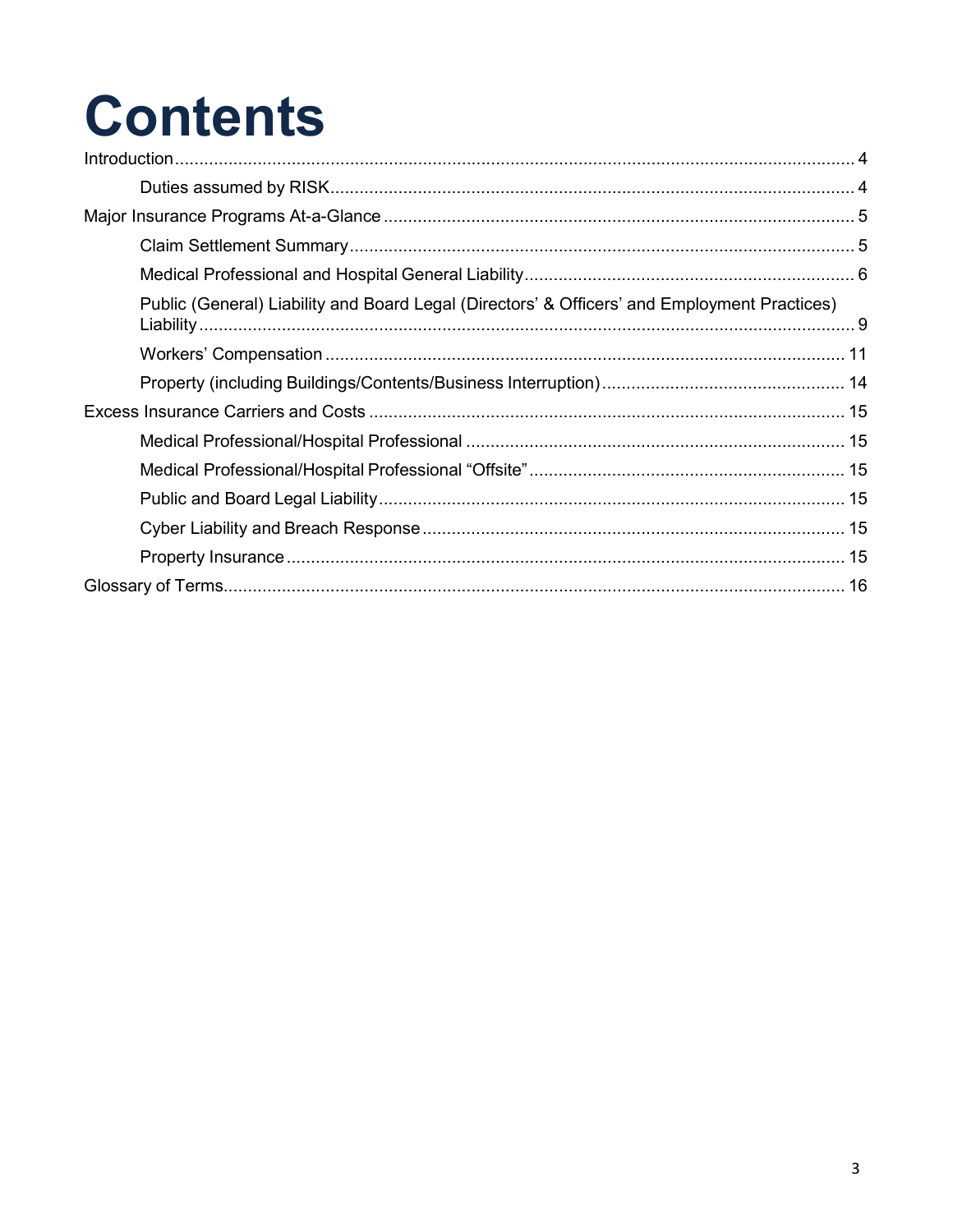## <span id="page-3-0"></span>**Introduction**

We are pleased to present the University of Illinois System Office of Risk Management Annual Financial Report for the 2020 fiscal year. All data in the report is as of June 30, 2020 unless noted otherwise. This report supplements other periodic reports made to the Board.

The Office of Risk Management was established at the direction of the Board of Trustees in 1976 to administer the University of Illinois Liability Self-Insurance Plan ("Plan"). The Plan covers exposures for medical professional/hospital liability, public (general) liability, and board legal liability. Coverage under the Plan is subject to the terms and conditions as set out in the Plan document.

On June 30, 2020 the Office of Risk Management, including the Office of Claims Management/Workers' Compensation, (collectively called "RISK") completed its 44thrd year administering the system's insurance programs. Since its inception, RISK has endeavored to use effective risk financing techniques while continually improving the delivery of our services in support of the system's mission. To accomplish these objectives, we consult on relevant insurance matters before and after a loss occurs to protect the system's assets and operations. In addition, RISK has the responsibility of carrying out the policies of the University of Illinois in matters relating to risk financing and insurance, as well as administering the workers' compensation selfinsurance program. The RISK office is a department within the Office of Treasury Operations and Reports to the CFO of the University System.

The University of Illinois faces many types of risk, such as, bodily injury and property damage losses (public liability), charges of discrimination, wrongful termination (educators' legal liability), on-the-job injuries (workers' compensation), and adverse medical outcomes (medical professional liability). The RISK office provides advice to system leadership on the pros and cons of either accepting, self-insuring or transferring potential liabilities for the aforementioned risks. However, managing operational risk is the responsibility of leadership at the Universities and the UI Health enterprise.

### <span id="page-3-1"></span>**Duties assumed by RISK**

- Purchasing and maintaining competitively priced commercial insurance policies to complement the selfinsurance program. RISK manages approximately fifty policies.
- Analyzing risk transfer and financing methods and collecting exposure and claims data information.
- Issuing RFP's for commercial insurance products and consulting services.
- Allocating and collecting internal assessments for insurance and funding requirements.
- Issuing certificates of insurance and evidence of self-insurance coverage.
- Negotiating and settling property losses and processing legal expense payments.
- Preparing an annual report for the Board of Trustees and preparing documentation for auditors.
- Serving on committees, in addition to leadership positions with various state, regional, andnational insurance organizations.
- Advising units on cost containment and loss control programs to address adverse loss trends.
- Reviewing insurance requirements and subrogation language in contracts and leases.
- Advocating for transitional and return to work options for injured employees.
- Acting as a resource to the university community on issues such as auto liability, use of waivers, contractual risk transfer, and professional liability.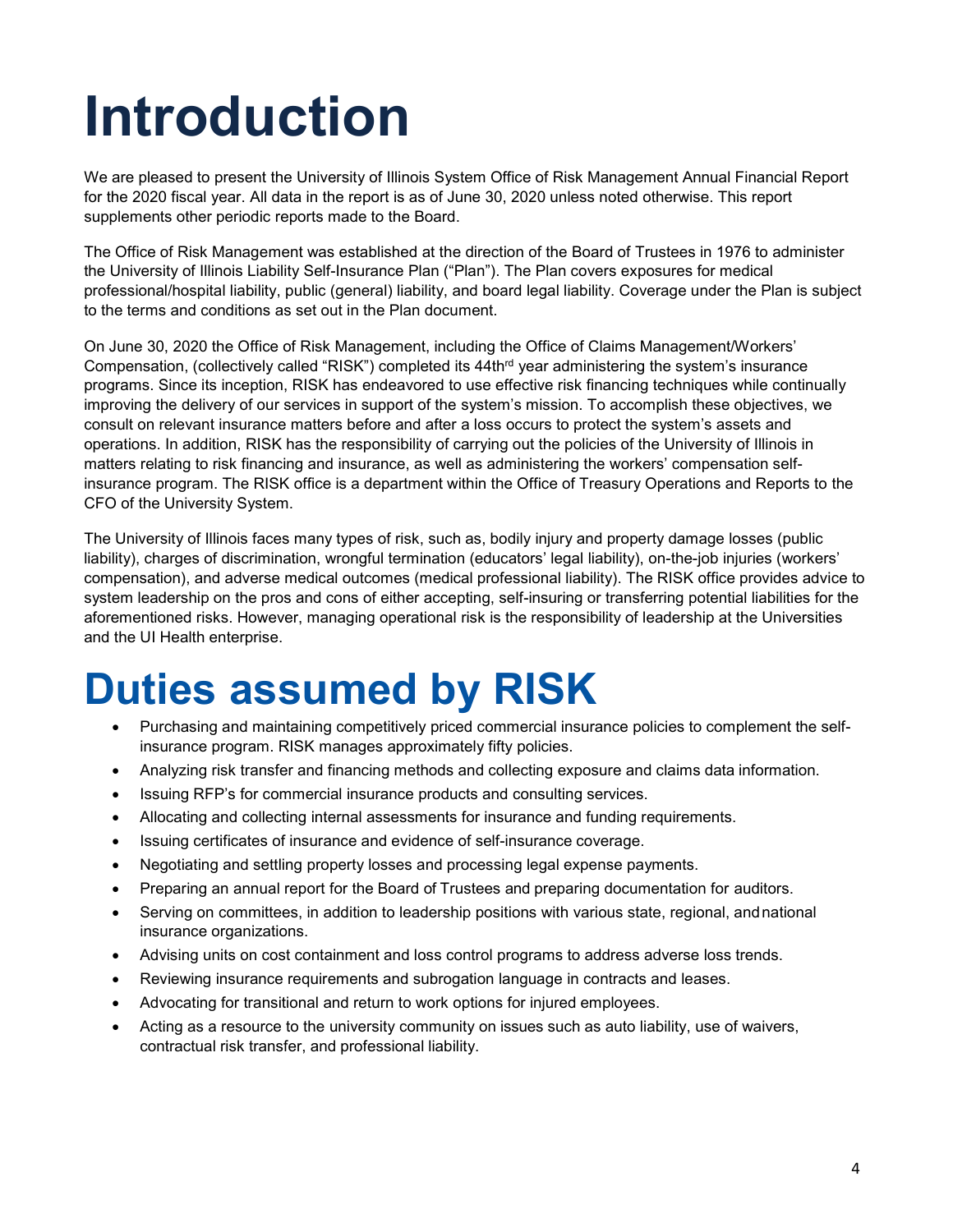## <span id="page-4-0"></span>**Major Insurance Programs at-a-Glance**

The self-insurance account funds have these common elements: fund contributions, investment income, and insurance company recoveries (if any) less settlements, legal expenses, insurance company premium, and administrative costs (Legal Counsel and RISK).

Summarized below is a snapshot of the costs associated with the major programs discussed in this annual report.

| <b>Programs and Limits</b>                               | <b>Funding</b>                       | <b>Percent of</b><br>overall<br>Program<br><b>Cost</b> |
|----------------------------------------------------------|--------------------------------------|--------------------------------------------------------|
| <b>Medical Professional</b>                              | Total funding need decreased roughly | 52.6%                                                  |
| \$11M SIR* with a Buffer of \$5M                         | 4.3% or \$1,022,298.                 |                                                        |
| \$95M Excess Commercial Insurance                        | Total Funding: \$22.8 million        |                                                        |
| <b>Public, Board Legal Liability</b>                     | Total funding need increased         | 15.3%                                                  |
| Public Liability: \$500K SIR*, \$40M Excess Commercial   | approximately 1.2% or \$ 102,000.    |                                                        |
| Insurance, \$4.5M Self Insurance Board Legal: \$1M SIR*, |                                      |                                                        |
| \$40M Excess Commercial Insurance, \$4M Self Insurance   | Total Funding: \$6.6 million         |                                                        |
| <b>Workers' Compensation</b>                             | Total funding need increased         | 22.8%                                                  |
| Statutory requirements fully self-insured                | approximately 1% or                  |                                                        |
| Employers' Liability limit \$1M                          | \$167,000.                           |                                                        |
|                                                          | Total Funding: \$9.9 million         |                                                        |
| <b>Commercial Property</b>                               | Total funding need increased by 2.9% | 9.2%                                                   |
| \$500K deductible                                        | or roughly                           |                                                        |
| \$1.5B commercial insurance per occurrence limit         | \$100,000.                           |                                                        |
|                                                          | Total Funding: \$4.0 million         |                                                        |

<span id="page-4-1"></span>\*Self-Insured Retention

## **FY2020 Claim Settlement Summary**

On July 19, 2018 the Board of Trustees approved increasing the settlement authority delegated to the Comptroller from \$250,000 to \$1.0 million. The Comptroller is required to provide a periodic report to the Board on all settlements above \$250,000 but at or below \$1.0 million. For the period 7/1/2019 through 6/30/2020 there were no settlements that fell within the range listed above. There were 125 total claims settled below \$250,000 for a total of \$2.7 million; and there were two claims that settled above \$1.0 million for a total of \$8.5 million.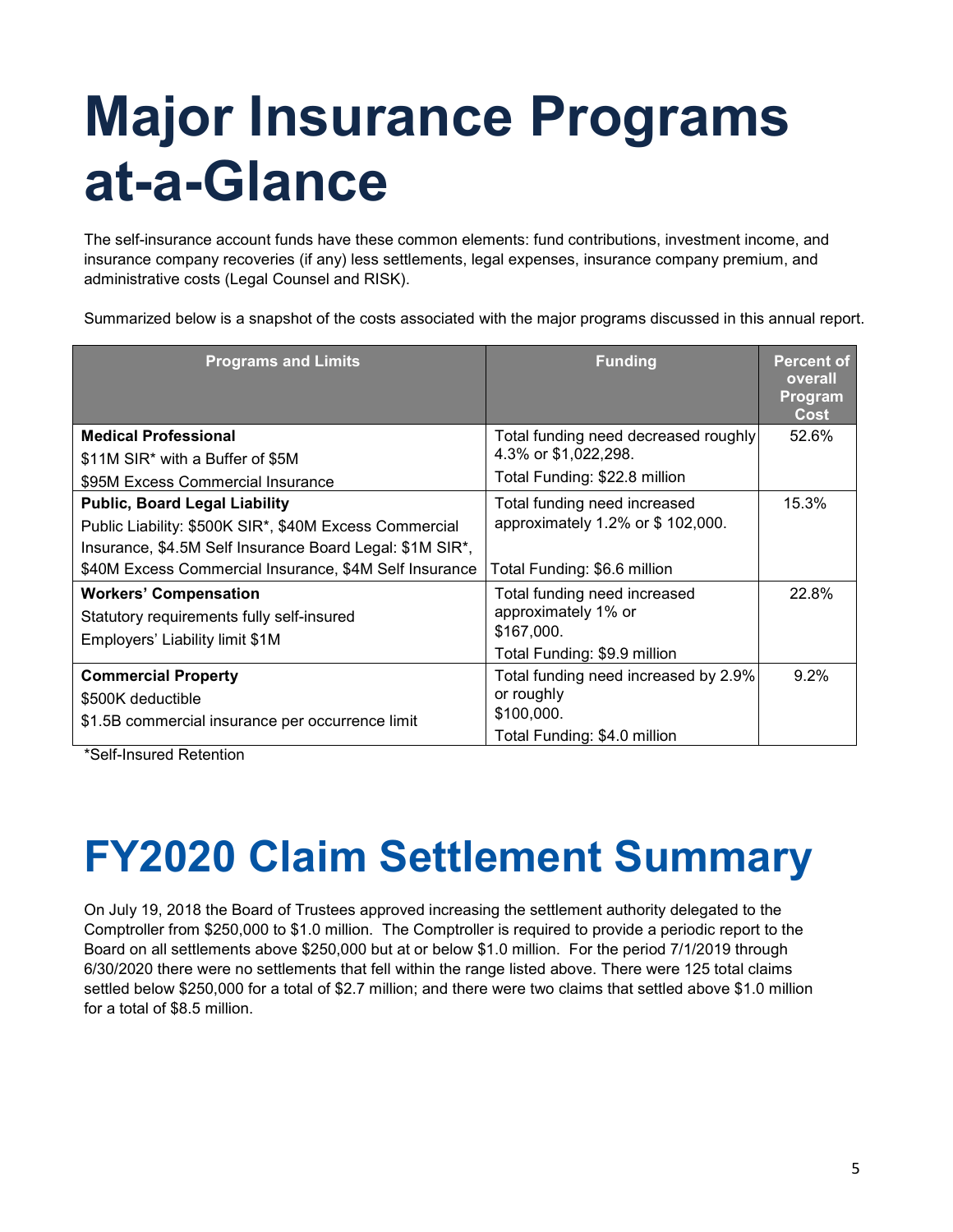### **Medical Professional and Hospital General Liability**

Medical professional liability insurance covers health professionals at the University of Illinois Hospital and Health Sciences System at Chicago, the various Colleges of Health Professions, and all student health service centers. The system has been self-insured for medical professional/hospital liability since August 1976 because commercial coverage for teaching hospitals was not available at cost-effective rates. Since March 1981, the system has purchased commercial excess liability insurance to provide additional coverage limits above a large self-insured retention. The retention levels and the limits of coverage purchased have been influenced by availability in the insurance marketplace. \$95 million of excess insurance was purchased during FY20.

The system annually obtains an actuarial analysis of this self-insurance program. The report estimates the ultimate cost of past losses and expenses (liabilities) on a discounted basis at various confidence levels. The system uses the 60th percentile confidence level to determine its outstanding liabilities. This implies there is a 60% chance that the reserves will be adequate and a 40% chance that the reserves will prove to be inadequate. FY2020 liabilities, when compared to Plan assets, show a funding surplus of \$45.7 million. This surplus, amortized over five years, helps alleviate the funding need by \$9.97 million. The actuarial firm also determines the amount needed to set aside for funding claims that occur during the new fiscal year. The combined total is the normal indicated funding contribution, which is roughly \$18.9 million. Adding in the commercial excess insurance and administration costs brings the FY2020 total funding requirement to \$22.8 million. This amount represents a 4.3% decrease from the prior year's requirement.

#### Medical Professional Liability Self-Insurance Funding Projected at Beginning of Fiscal Year 2020

|                                                                                                   | FY2020 Program<br>Retention of \$11.0 MM per Occurrence w/<br>\$5.0/\$5.0 MM buffer layer.<br>\$95 million limits. |               | FY2019 Program<br>Retention of \$10.0 MM per Occurrence w/<br>\$5.0/\$5.0 MM buffer layer.<br>\$60 million limits. |              |
|---------------------------------------------------------------------------------------------------|--------------------------------------------------------------------------------------------------------------------|---------------|--------------------------------------------------------------------------------------------------------------------|--------------|
|                                                                                                   | FY2020 Funding                                                                                                     |               | FY2019 Funding                                                                                                     |              |
| Per Actuary:<br>Discounted Liability for claims at June 30:<br>Estimated Fund balance at June 30: | 166,478,391<br>212,226,497                                                                                         |               | 162,918,844<br>207,692,637                                                                                         |              |
| Funding shortfall or (excess):                                                                    | $-45,748,106$                                                                                                      |               | -44,773,793                                                                                                        |              |
| Amortized shortfall in prior year funding<br>$(.21798$ factor)                                    |                                                                                                                    | $-9,972,290$  |                                                                                                                    | $-9,759,899$ |
| <b>Funding required for Claims</b>                                                                |                                                                                                                    | 28,894,250    |                                                                                                                    | 29,659,710   |
| Normal Indicated Fund Contribution (total)                                                        |                                                                                                                    | 18,921,960    |                                                                                                                    | 19,899,811   |
| Plus:<br>Cost of Excess Insurance                                                                 |                                                                                                                    | 2,659,105     |                                                                                                                    | 2,843,754    |
| Legal/Risk Administrative Cost                                                                    |                                                                                                                    | 1,221,915     |                                                                                                                    | 1,081,713    |
| <b>Total Funding Need:</b>                                                                        |                                                                                                                    | 22,802,980    |                                                                                                                    | 23,825,278   |
| Increase/Decrease:                                                                                | $-4.3%$                                                                                                            | (\$1,022,298) | $9.0\%$                                                                                                            | \$1,976,451  |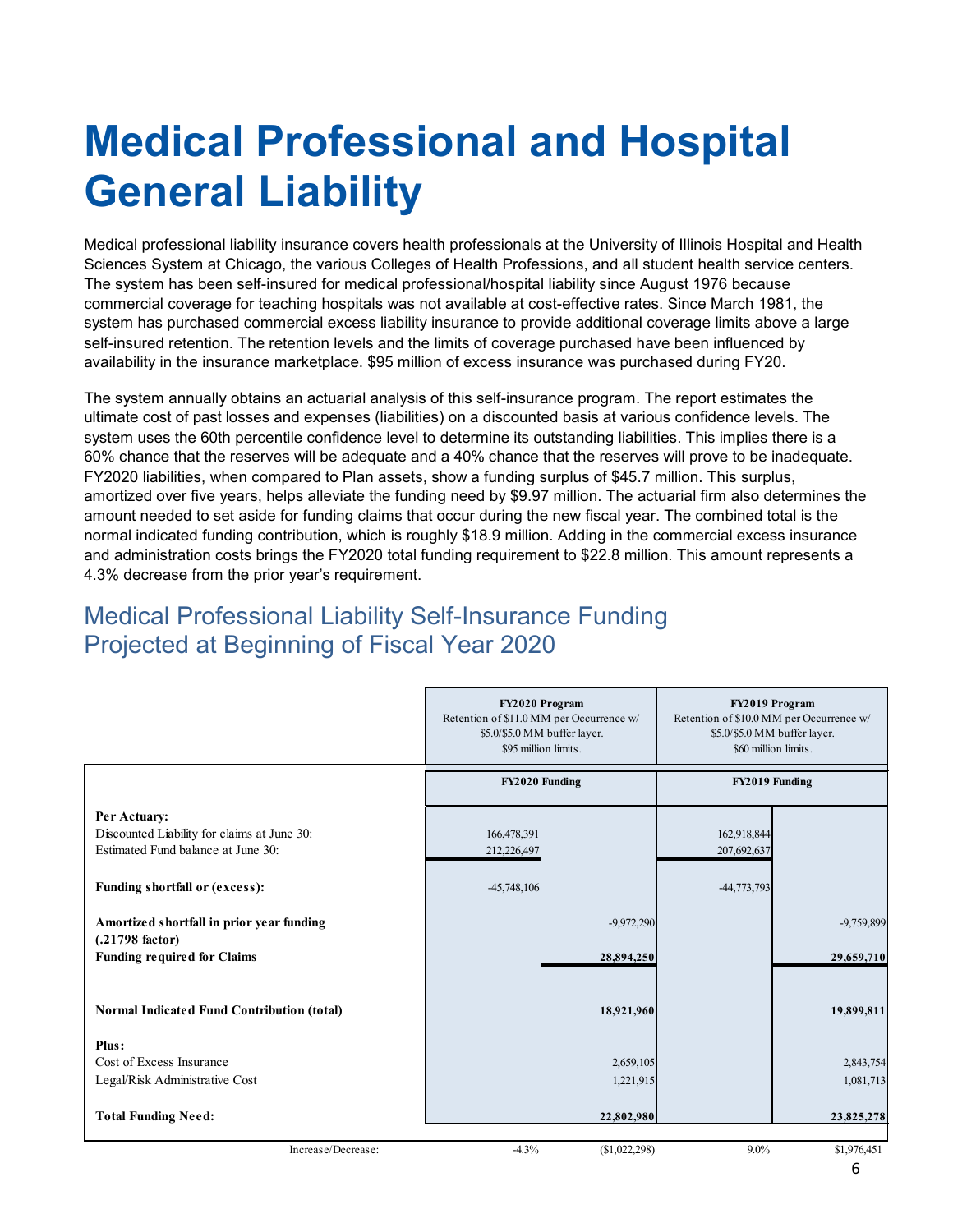As the graph below indicates, liabilities have remained remarkably consistent over the past ten years. Patient safety initiatives, aggressive litigation management, as well as success at trial have contributed to these positive results. For the period ending 6/30/2020 there was a 2.2 % increase in medical professional liabilities (discounted) from prior year. Estimated liabilities at period ending 6/30/2020 were \$166.5 million compared to \$162.9 million at period ending 6/30/2019. For the period ending 6/30/2020, estimated liabilities compared to estimated assets resulted in a funding excess of \$45.7 million.



Because the commercial marketplace forced the system to assume higher retentions it must set aside additional funding to pay a higher portion of the claims. To illustrate, in FY2001 the system assumed the first \$3 million on a claim. Since 2005, the system has assumed the initial \$10 million on the first claim. The system must then erode another \$5 million, called a buffer layer, before dropping back to a retention of \$10 million per claim thereafter. In FY 2020, the retention was increased by \$1,000,000 for a total of \$11 million per claim.



#### Retention

Beginning in 2010 the RISK office worked on a project designed to reduce the overall medical professional funding requirement. The focus was to limit the self-insurance fund's exposure to loss when clinicians practice at off-site locations, meaning locations not owned or controlled by the system. In June 2011, the Board of Trustees approved off-site insurance limits of \$1 million per occurrence and \$3 million per policy year, bringing limits of liability for those practicing off-site in line with what medical practitioners would have in independent practice. The new off-site limits became effective January 1, 2012. Beginning January 1, 2014, the system purchased \$15 million in shared commercial excess coverage to provide additional limits of protection for the physicians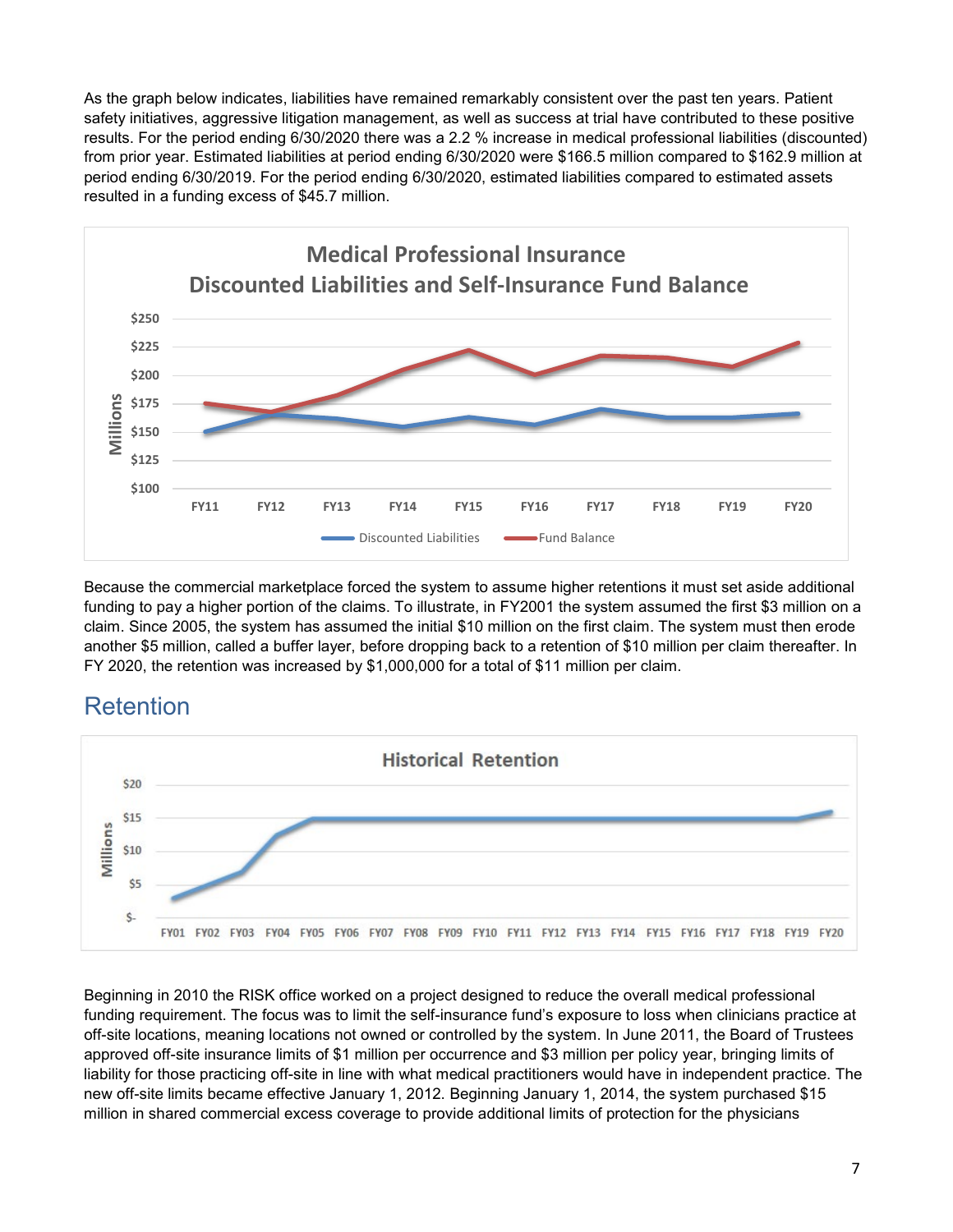<span id="page-7-0"></span>practicing off-site. This coverage protects against claims above the self-insurance fund limits of \$1 million per occurrence and \$3 million per policy year.

Large medical malpractice claims reserved at \$500,000 or greater have been relatively consistent during the past five years as demonstrated graphically below.

| <b>Value</b>       | <b>Number of Reserved Claims at June 30</b> |         |         |         |         |
|--------------------|---------------------------------------------|---------|---------|---------|---------|
| <b>Value</b>       | 6/30/16                                     | 6/30/17 | 6/30/18 | 6/30/19 | 6/30/20 |
| $\geq$ \$4 million | 3                                           | 2       | 5       | 3       | 4       |
| $$2M - $3.99M$     | 4                                           | 7       | 6       | 6       | 3       |
| $$1M - $1.99M$     | 7                                           | 10      | 4       | 7       | 8       |
| $$750K - $999K$    | 3                                           | 3       | 3       | 4       | 5       |
| $$500K - $749K$    | 19                                          | 12      | 20      | 15      | 18      |
| <b>Total</b>       | 36                                          | 34      | 38      | 15      | 38      |

#### Claims Reserved at \$500,000 or Greater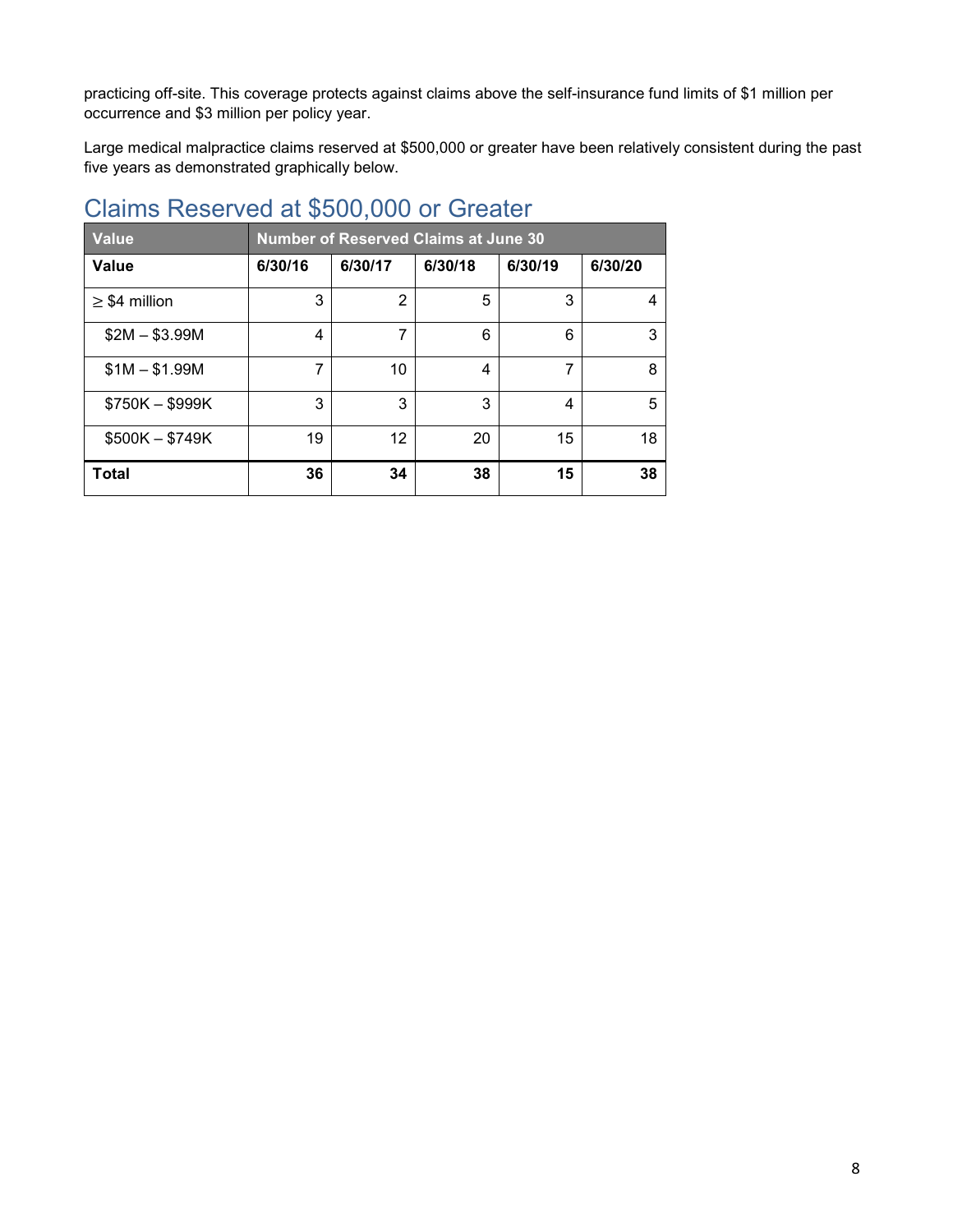### **Public (General) Liability and Board Legal (Directors' & Officers' and Employment Practices) Liability**

The Public Liability Self-Insurance program covers liability arising from system owned or controlled premises, as well as negligent acts of faculty and staff that result in property damage or bodily injury to a third party. In Illinois, a Tort Claims Act provides the means for citizens to recover damages from state agencies, and the Act requires claims made for certain torts be brought in the Illinois Court of Claims. In the Court of Claims, there are caps on damages of \$2,000,000 per person. Actions brought in the Circuit and Federal court system are not within the purview of the Illinois Court of Claims.

The Board Legal Liability Self-Insurance program covers the system's liability arising from alleged civil rights violations, discrimination, ADA violations, wrongful termination, and other claims that may be filed in the Federal or State Court systems. In addition, coverage extends to directors, officers, and employees who may be individually named in these claims.

Since 1990, both the public liability and board legal liability self-insurance programs have been supplemented by the purchase of commercial excess insurance above the system's self-insured retention. The retention levels and the limits of coverage purchased have been influenced by availability in the insurance marketplace. During FY120 \$40 million of excess insurance was purchased for board legal and \$40 million for public liability claims.

The system annually obtains an actuarial analysis of its public liability and board legal liability self-insurance programs. The analysis estimates the ultimate outstanding losses and expenses (liabilities) on a discounted basis at various confidence levels. The system uses the 75th percentile confidence level to determine its outstanding liabilities. Funding for liabilities is adjusted to smooth contributions using a five-year amortization of fund surpluses or deficits. When compared to the Plan assets there is a funding surplus of approximately \$ 12.2 million, representing \$ 2.3 million when amortized over five years. The actuarial firm also determines the amount needed to set aside for funding claims that occur during the new fiscal year. The combined total is the normal indicated funding contribution, which is roughly \$ 3 million. With the cost of commercial excess insurance and administration added, the total FY2020 funding requirement is approximately \$6.6 million. This amount represents an increase of roughly \$ 102,000 over the prior year.

The incidences of claims from employment practices have been increasing both nationally and locally. The system continues to focus greater attention on training and mediation as a means to avoid expensive and protracted litigation. For the period ending 6/30/20 there were estimated excess funds in the public and board legal liability self-insurance accounts of \$ 12.2 million.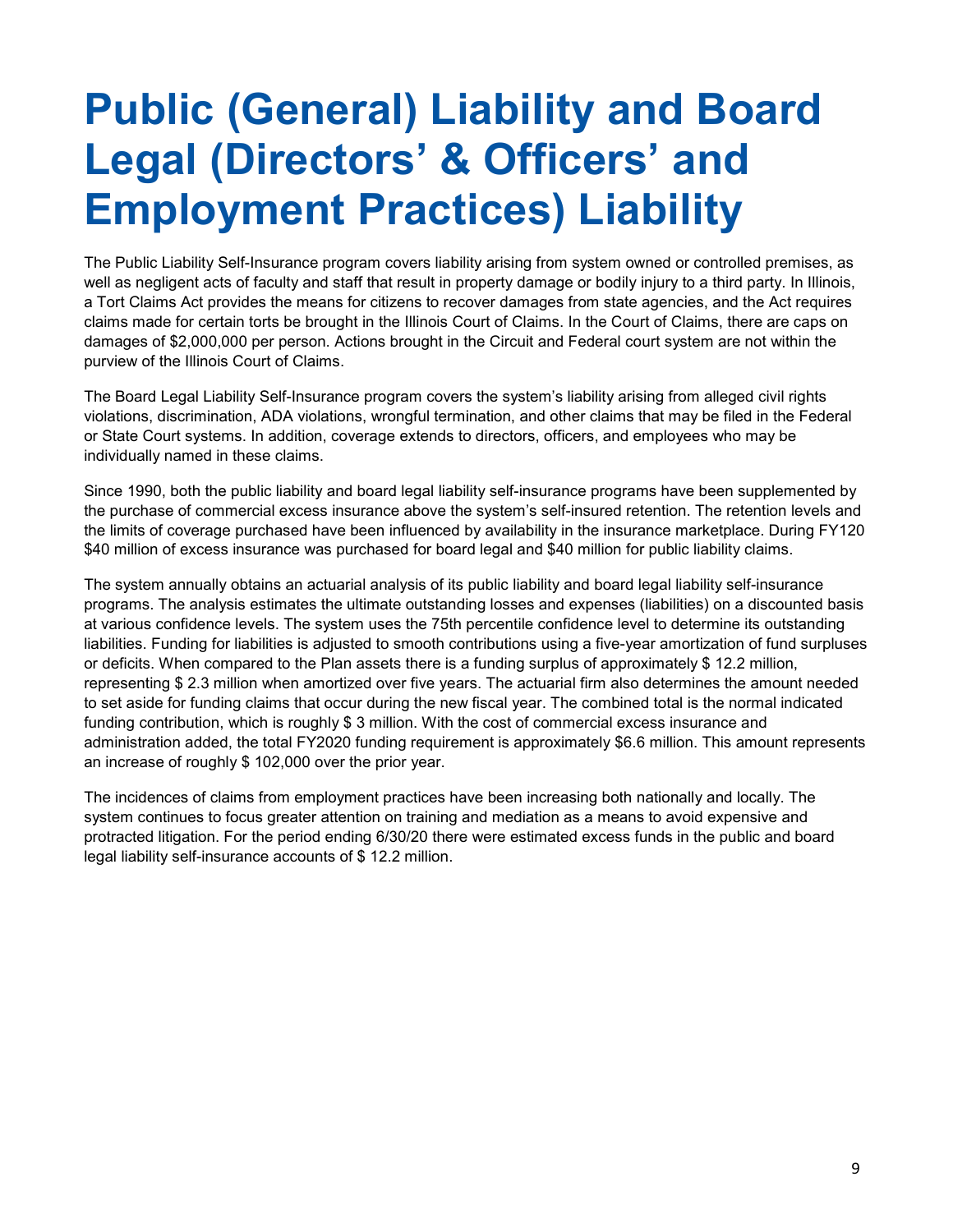#### Public and Board Legal Liability Self-Insurance Funding Projected at the Beginning of Fiscal Year

|                                                                                                    | <b>FY2020 Program</b><br>Retention of $$1,000,000$ per<br>Occurrence for Board Legal;<br>\$500,000 per Occurrence for<br>Public Liability |                                 |                          | <b>FY2019 Program</b><br>Retention of $$1,000,000$ per<br>Occurrence for Board Legal;<br>\$500,000 per Occurrence for<br>Public Liability |  |
|----------------------------------------------------------------------------------------------------|-------------------------------------------------------------------------------------------------------------------------------------------|---------------------------------|--------------------------|-------------------------------------------------------------------------------------------------------------------------------------------|--|
|                                                                                                    |                                                                                                                                           | <b>FY2020</b><br><b>Funding</b> |                          | <b>FY2019</b><br><b>Funding</b>                                                                                                           |  |
| Per Actuary:<br>Discounted Liability for claims at June 30:<br>Estimated Fund balance at June 30:  | 20,681,550<br>32,879,772                                                                                                                  |                                 | 20,160,771<br>29,108,515 |                                                                                                                                           |  |
| <b>Funding shortfall or (excess):</b>                                                              | 12,198,222                                                                                                                                |                                 | $-8,947,744$             |                                                                                                                                           |  |
| Amortized shortfall in prior year funding<br>(.21997 factor)<br><b>Funding required for Claims</b> |                                                                                                                                           | $-2,655,665$<br>5,707,353       |                          | $-1,953,234$<br>5,448,402                                                                                                                 |  |
| <b>Normal Indicated Fund Contribution (total)</b>                                                  |                                                                                                                                           | 3,051,688                       |                          | 3,495,168                                                                                                                                 |  |
| <b>Plus:</b><br>Cost of Excess Insurance (estimated at July 1)<br>Legal/Risk Administrative Cost   |                                                                                                                                           | 2,496,160<br>1,093,662          |                          | 1,785,043<br>1,259,697                                                                                                                    |  |
| <b>Total Funding Need:</b>                                                                         |                                                                                                                                           | 6,641,510                       |                          | 6,539,908                                                                                                                                 |  |
| Increase/Decrease:                                                                                 | 1.6%                                                                                                                                      | \$101,602                       | 20.5%                    | \$1,111,699                                                                                                                               |  |

#### Public and Board Legal Liability Annual Cost Components

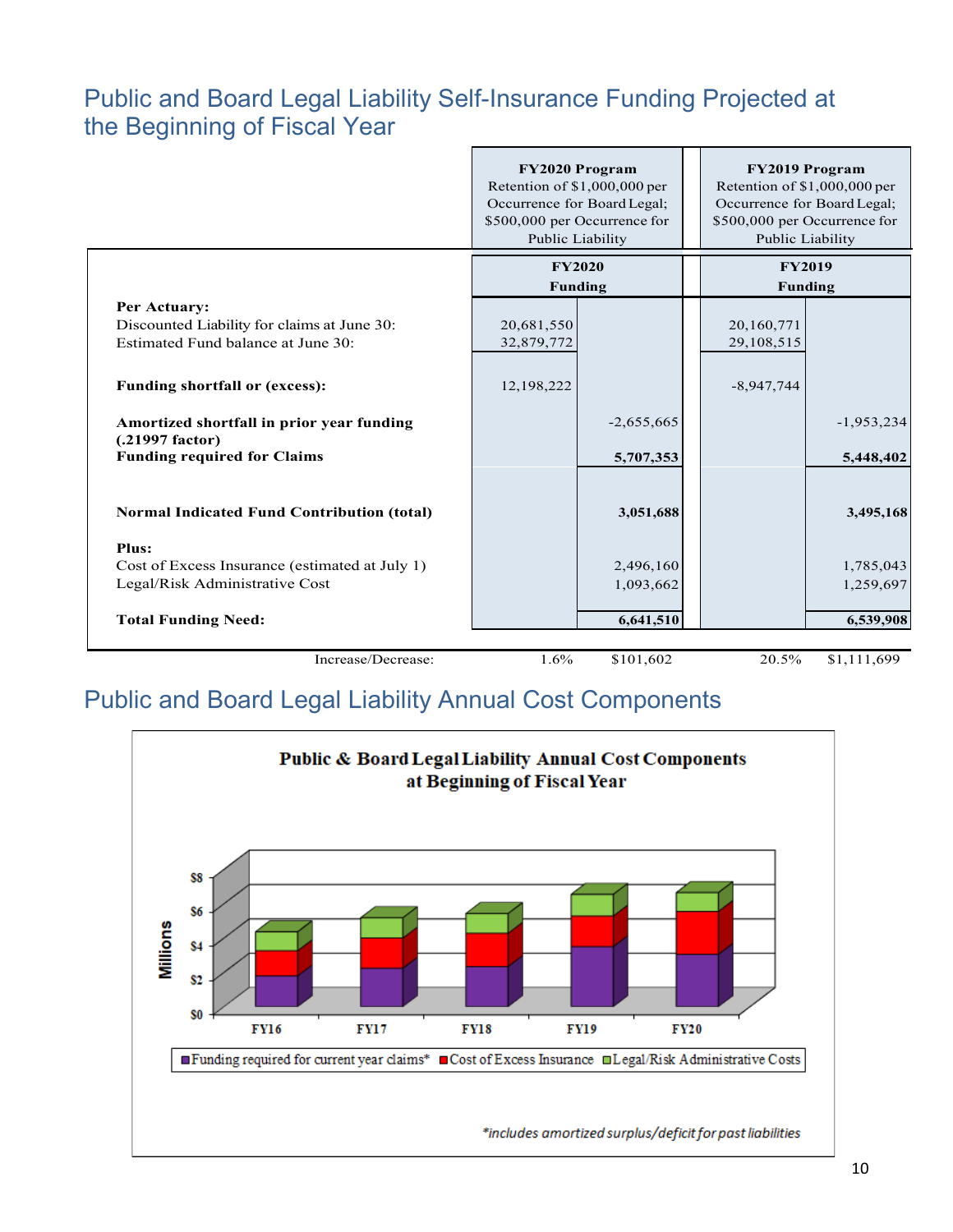## <span id="page-10-0"></span>**Workers' Compensation**

Workers' Compensation and Employers' Liability insurance is designed to provide a satisfactory way to address the medical and economic aspects of employment-related injuries. Workers' Compensation insurance is not based on the legal concept of negligence, but pays without regard to who is at fault, as long as the injury or occupational illness arises out of and in the course and scope of employment. Workers' Compensation insurance includes four types of benefits – disability (loss of income), medical, rehabilitation, and survivor (death).

The system has been self-insured for its workers' compensation liabilities since 1918 and has self-administered its claims since that time as well. The Workers' Compensation exposure is funded through three mechanisms system internal allocation, payroll assessments, and if needed, "recovery" accounts. With the exception of a single year in the 1970's the system has not purchased commercial excess coverage for its workers' compensation self-insurance program. In FY20, Risk Management investigated the possibility of purchasing commercial excess insurance as well as third-party claims administration. However, neither option proved costeffective.

An annual internal allocation provides funding for claims of injured employees whose wage sources are state funds. Payroll assessments provide the funding for claim payments for injured employees whose wage sources are "local" or "grant/gift" accounts. Separate claim payment accounts are maintained for state, auxiliary, and grant/gift wage sources at each of the universities. A separate account is maintained for the UIC hospital exposure as well. In addition, "recovery funds" were established in the early 1990's as an incentive for increased safety in the workplace. These charges are assessed to "state" and "auxiliary" wage sources. Because the employing department is charged 49% of the cost for wages and settlements paid by workers' compensation funds, they have an incentive to return employees to work as soon as possible. In addition, claim payments recovered from negligent third parties (subrogation) are deposited in the "recovery" accounts. The accumulated account balance of the recovery accounts was \$22.6 million as of June 30, 2020. This balance serves as a contingency source of funds in the event of a catastrophic loss. The estimated total of all the workers' compensation fund balances was \$43.0. million at year-end FY2020 compared to \$42 .6 million the year prior.

The system annually obtains an actuarial analysis of its workers' compensation self-insurance program. The report estimates the ultimate outstanding losses and expenses (liabilities) on a discounted basis at various confidence levels. The system uses the 75th percentile confidence level to determine its outstanding liabilities. Funding for liabilities is adjusted to smooth contributions using a five-year amortization of fund surpluses or deficits. When compared to the program assets there is a funding surplus of roughly \$10.4 million representing an amortized amount of about \$1.8 million. The actuarial firm also determines the amount needed to set aside for funding claims that occur during each new fiscal year. The combined total is the normal indicated funding contribution of \$9.3 million. With the cost of administration added the total FY2020 funding requirement is approximately \$9.9 million. This amount represents a roughly 1.5% increase from the prior year funding requirement, or \$150,000.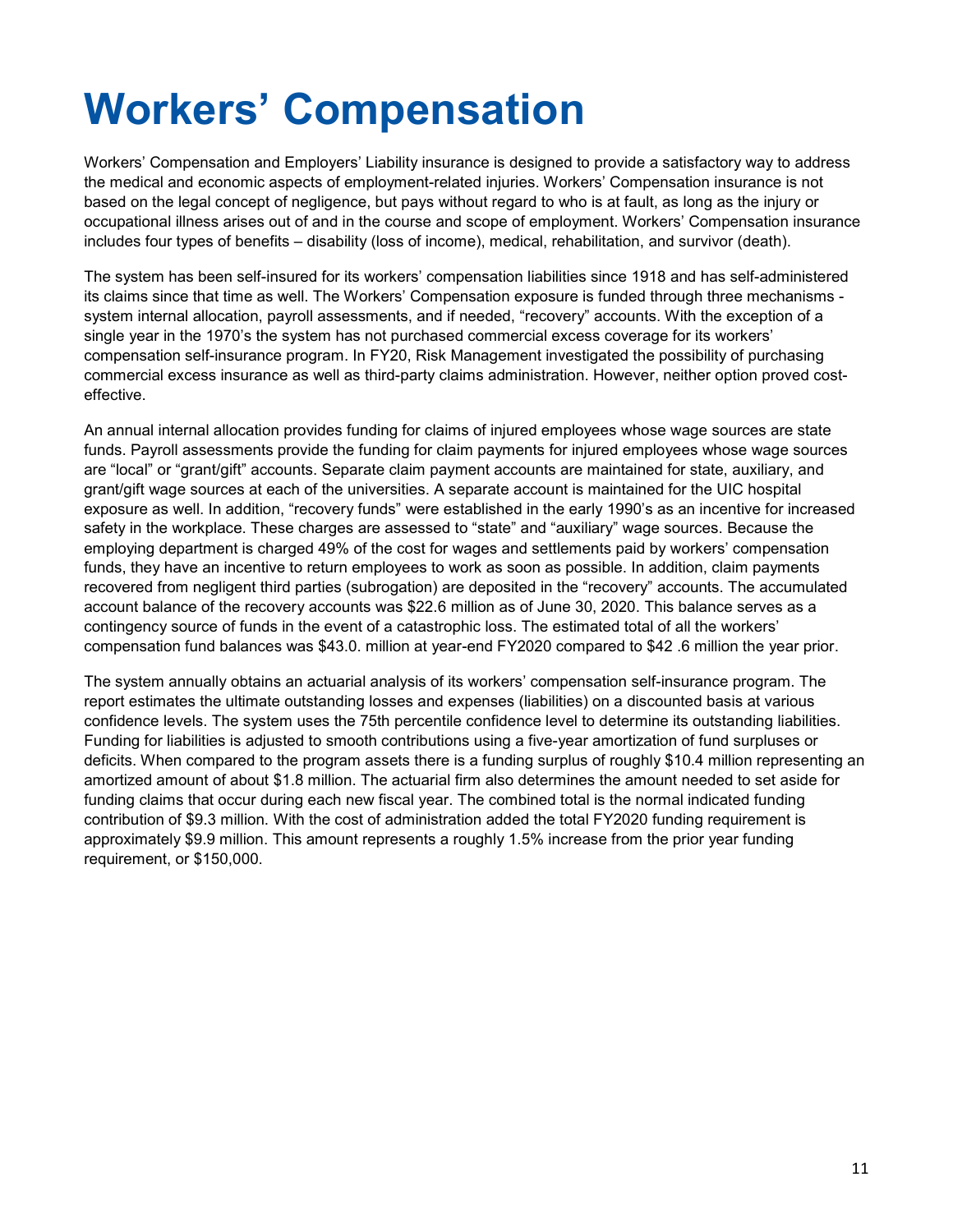#### Workers' Compensation Self-Insurance Funding Projected at Beginning of Fiscal Year

|                                                                                                       | FY2020 Program                  |                            | FY2019 Program                  |                            |
|-------------------------------------------------------------------------------------------------------|---------------------------------|----------------------------|---------------------------------|----------------------------|
|                                                                                                       | <b>FY2020</b><br><b>Funding</b> |                            | <b>FY2019</b><br><b>Funding</b> |                            |
| Per Actuary:<br>Discounted Liability for claims at June 30:<br>Estimated Fund balance at June 30:     | 31,891,784<br>42,292,077        |                            | 31,625,662<br>42,609,287        |                            |
| <b>Funding shortfall or (excess):</b>                                                                 | $-10,400,293$                   |                            | $-10,983,625$                   |                            |
| Amortized shortfall in prior year funding<br>$(.213991$ factor)<br><b>Funding required for Claims</b> |                                 | $-1,847,485$<br>11,150,069 |                                 | $-1,396,111$<br>10,503,116 |
| <b>Normal Indicated Fund Contribution (total)</b>                                                     |                                 | 9,302,584                  |                                 | 9,107,005                  |
|                                                                                                       |                                 |                            |                                 |                            |
| <b>Plus:</b><br>Cost of Excess Insurance<br>Legal/Risk Administrative Cost                            |                                 | N/A<br>605,186             |                                 | N/A<br>650,314             |
| $N/A =$ do not purchase<br><b>Total Funding Need:</b>                                                 |                                 | 9,907,770                  |                                 | 9,757,319                  |

Increase/Decrease: 1.5% 11.4% \$999,055

#### Total Medical Expenses, Fiscal Years 2016 to 2020

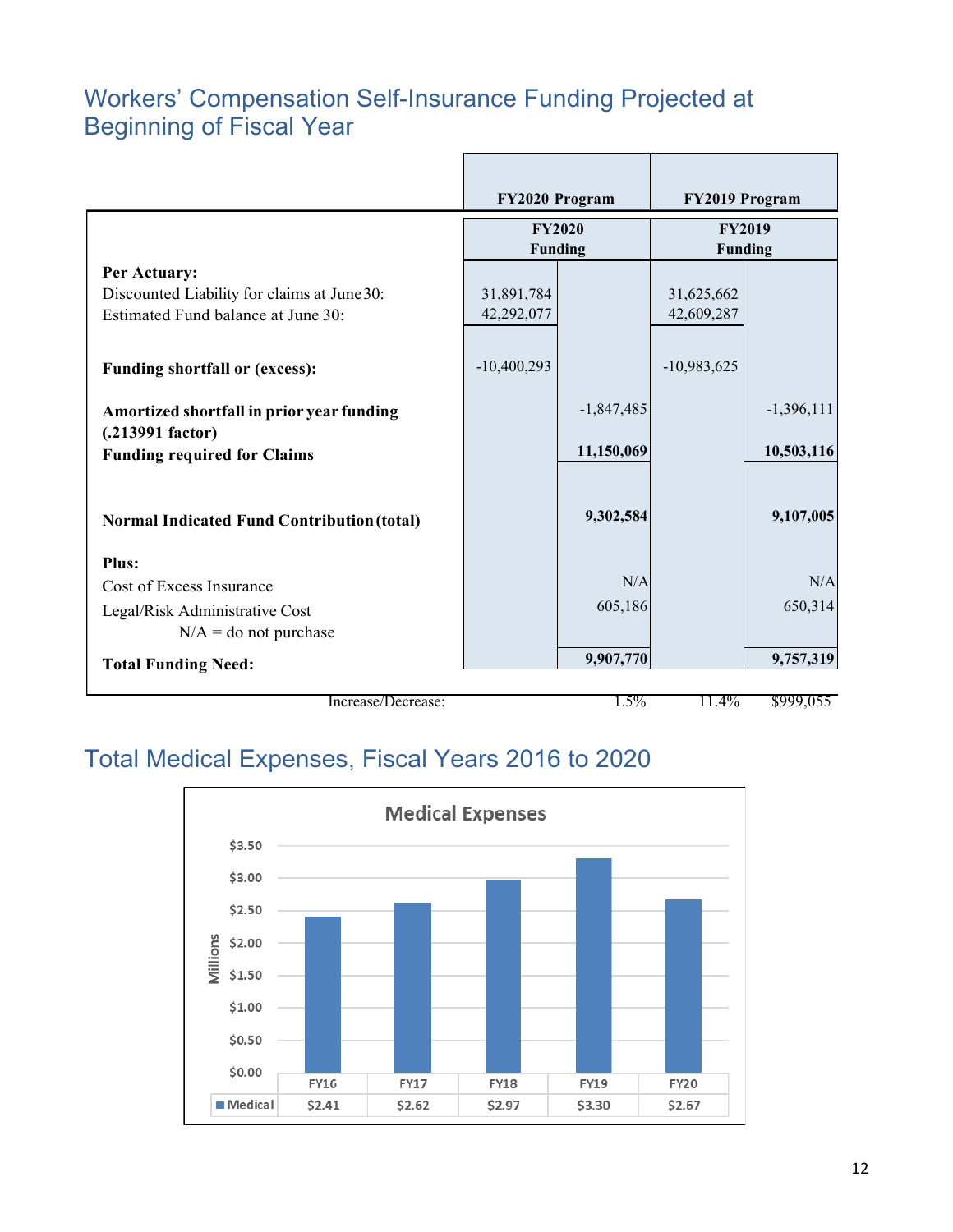

#### Funding and Liabilities, Fiscal Years 2016 to 2020

The cost of medical payments for FY20 continued to trend upwards. This is due in large part to the increase in medical treatment costs within the worker's compensation environment.

#### Workers' Compensation Wage Replacement and Settlements



For the period ending 6/30/2020 total workers' compensation wage and indemnity payments decreased. Some of this decrease is owed to the success of the return-to-work program, but the majority is due to the Covid-19 remote work status of most employees for the last several months of FY2020. We are working aggressively to highlight the benefits of return to work programs and to identify and implement additional cost control measures.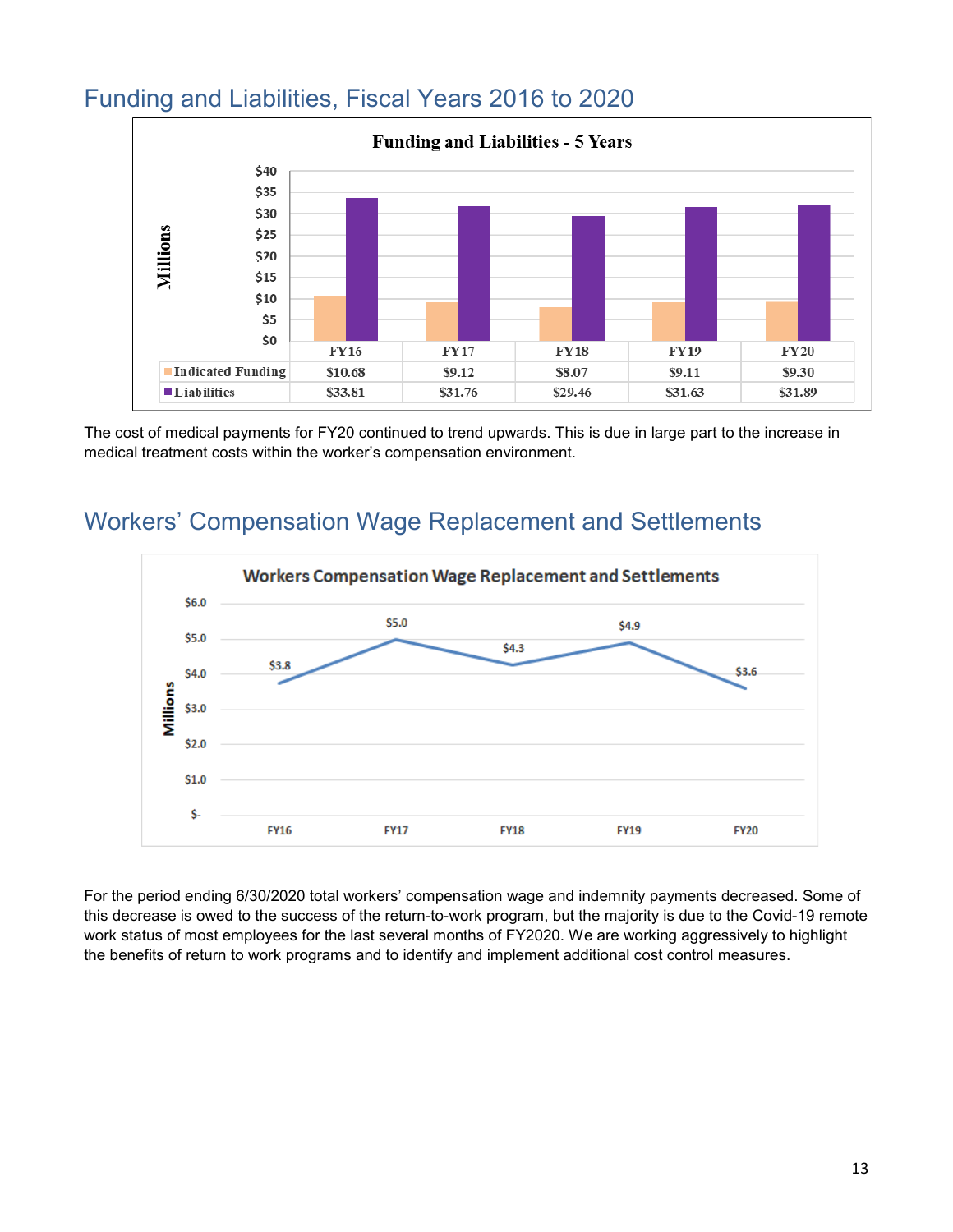## <span id="page-13-0"></span>**Property**

The University of Illinois system, along with the other members of the Illinois Public Higher Education Cooperative (IPHEC) purchasing group, procures its property insurance through the Midwestern Higher Education Compact (MHEC). Policy coverage terms are determined on a group basis, and while most of the limits are shared, the first \$100 million is dedicated to each participating institution. For FY2020 the University of Illinois System purchased limits of \$1.5 billion per occurrence. This is down \$250 million from FY2019 and is due to market conditions.

Property insurance protects the system's buildings and contents from direct physical loss or damage. Perils covered include fire, windstorm, hail, water and smoke damage, explosion, theft, flood, and earthquake. The policy is written on a scheduled basis to cover buildings and contents and includes business income and expense (including tuition & fees), as well as builder's risk. The policy includes flood and earthquake coverage for all buildings, but coverage sub-limits of \$100 million apply for both flood and earthquake losses. All System buildings have boiler and machinery coverage. The policy deductible is \$500,000 per occurrence.

Several years ago a deductible buy-down program was established. In the event of a loss, Schedule I properties pay \$25,000 and the monies collected in the property deductible buy-down account will fund the difference. Schedule II properties pay \$100,000 of a loss and the funds in the buy-down account pays the difference. In the property coverage summary below, buildings financed by bond issue; auxiliary enterprise buildings; gift-buildings; etc. are referred to as Schedule I. Academic buildings are referred to as Schedule II.

The system also insures its library collections, and purchases a rare books and fine arts insurance policy to insure the valuable contents of the Krannert Art Museum (KAM), Spurlock Museum, and the system's main library's special collections and rare books. The cost is divided between the UIUC, the main library, Spurlock, and KAM.

#### **Property Coverage Policy Term: 7/1/2019 to 7/1/2020**

| <b>Coverages</b>                                                                                                | <b>Values</b>    | <b>Deductible</b> |
|-----------------------------------------------------------------------------------------------------------------|------------------|-------------------|
| <b>Schedule I</b><br>(AFS, Gift, and Bond Financed Buildings/Contents Business Income,<br>Boiler and Machinery) | \$3,979,804,013  | \$500,000         |
| <b>Schedule II</b><br>(Academic Buildings only, including Boiler and Machinery, Library<br>Books)               | \$11,337,372,981 | \$500,000         |
| <b>Total Insured Values</b>                                                                                     | \$15,317,176,994 |                   |

#### **Commercial Insurance Limits**

| <b>Total Commercial Coverage Purchased</b> | \$1,500,000,000 |
|--------------------------------------------|-----------------|
| <b>Total Program Cost</b>                  | \$4,009,880*    |

<span id="page-13-1"></span>\*Cost of risk transfer to commercial carrier: \$2.815 million.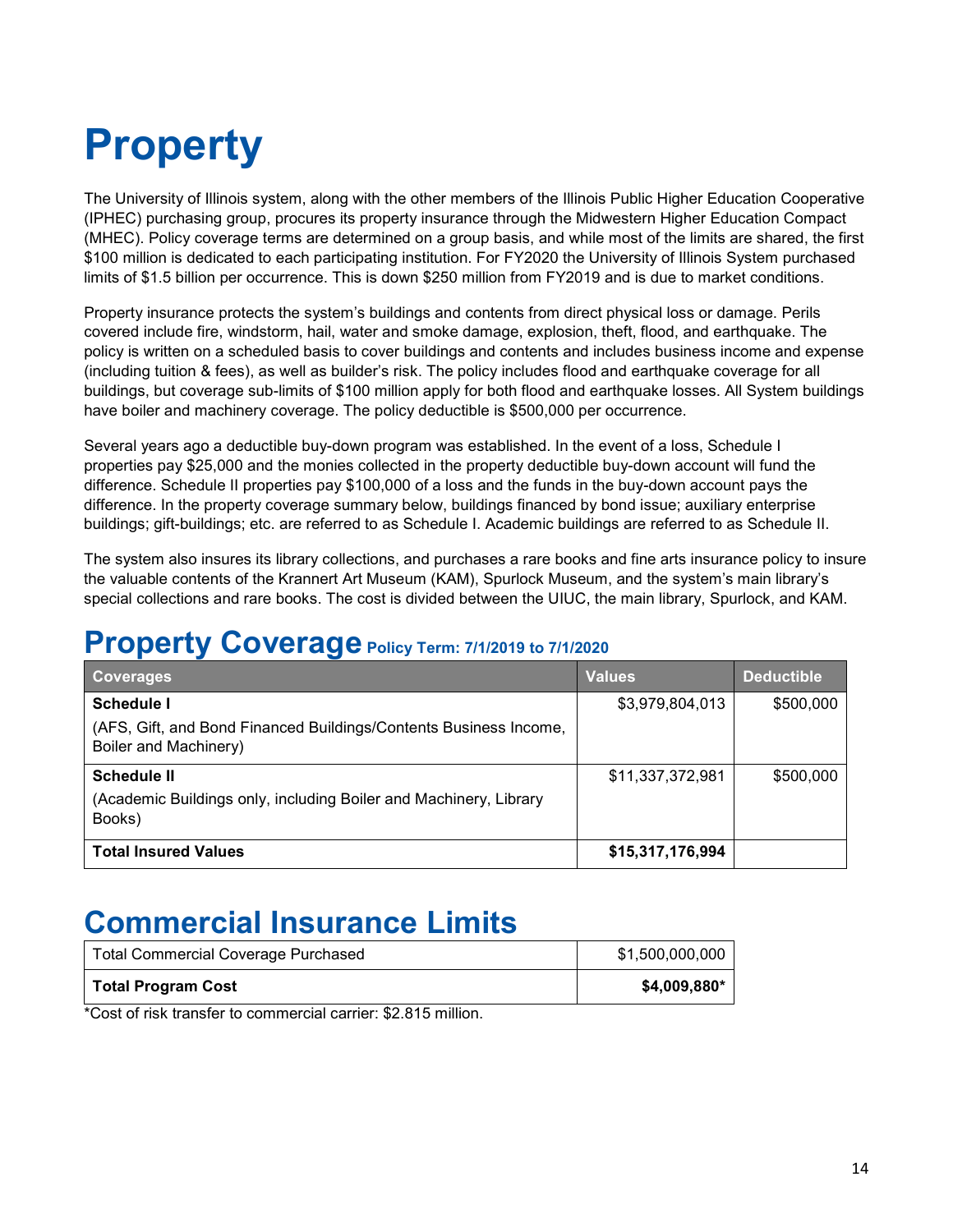### <span id="page-14-0"></span>**Excess Insurance Carriers and Costs Medical Professional/Hospital Professional**

For FY2020 the system purchased claims-made policies with various companies with Berkley Med being the lead carrier. We retain a \$11 million per occurrence retention, with a \$5/\$5 million "buffer/inner aggregate" layer, and no aggregate stop loss protection. For any claim or claims that exceed the \$11 million self-insurance retention the system assumes the financial responsibility for up to an additional \$5 million. Should the system exhaust the \$5 million inner aggregate, Berkley and the other companies will cover claims costs for any remaining claims that exceed \$11 million. We annually review self-insured retention levels with our consulting actuary, Milliman, to ensure the cost of risk transfer is less than the cost to assume the financial risk within the self-insurance fund.

Total limits of liability purchased are \$95 million above the self-insured retention, with Berkley providing \$15 million. Medical Protective, Sompo, Markel, XL Bermuda, TDC, and Arch Specialty provide the remaining \$80 million of liability coverage. Defense costs are not included within the layers of commercial insurance coverage.

<span id="page-14-1"></span>**Cost of risk transfer: \$2,572,500**

#### **Medical Professional/Hospital Professional "Offsite"**

<span id="page-14-2"></span>For FY2020 we purchased excess coverage from Ascot and Medpro of \$15 million over a retention limit of \$1 million dollars for UIC College of Medicine Physicians practicing at facilities not owned or operated by the "system" or University of Illinois.

**Cost of risk transfer: \$1,120,550**

#### **Public and Board Legal Liability**

<span id="page-14-3"></span>For FY2020 the system's commercial excess insurance was provided through United Educators, an insurance company known for insuring higher education institutions. The system purchases public liability insurance with a \$40 million per occurrence limit and \$44.5 million general aggregate, subject to a \$500,000 self-insured retention. In addition, the system purchases board legal liability insurance with a \$40 million occurrence/ aggregate limit, subject to a \$1,000,000 self-insured retention. Defense costs are included within each policy's limits of liability.

**Cost of risk transfer: \$1,923,717**

#### <span id="page-14-4"></span>**Cyber Liability and Breach Response**

For FY2020 the system purchased cyber liability and breach response insurance through AIG/Axis in the amount of \$20 million with a \$500,000 self-insured retention. Defense costs erode the limit of liability.

**Cost of risk transfer: \$347,450**

#### **Property Insurance**

For FY2020 the system purchased property insurance through the Midwestern Higher Education Compact (MHEC). Zurich Insurance and Alternus combined to provide the \$100 million primary layer of insurance, and various carriers provided excess layers totaling \$1.50 billion. The deductible is \$500,000 per occurrence.

**Cost of risk transfer: \$2,814,818**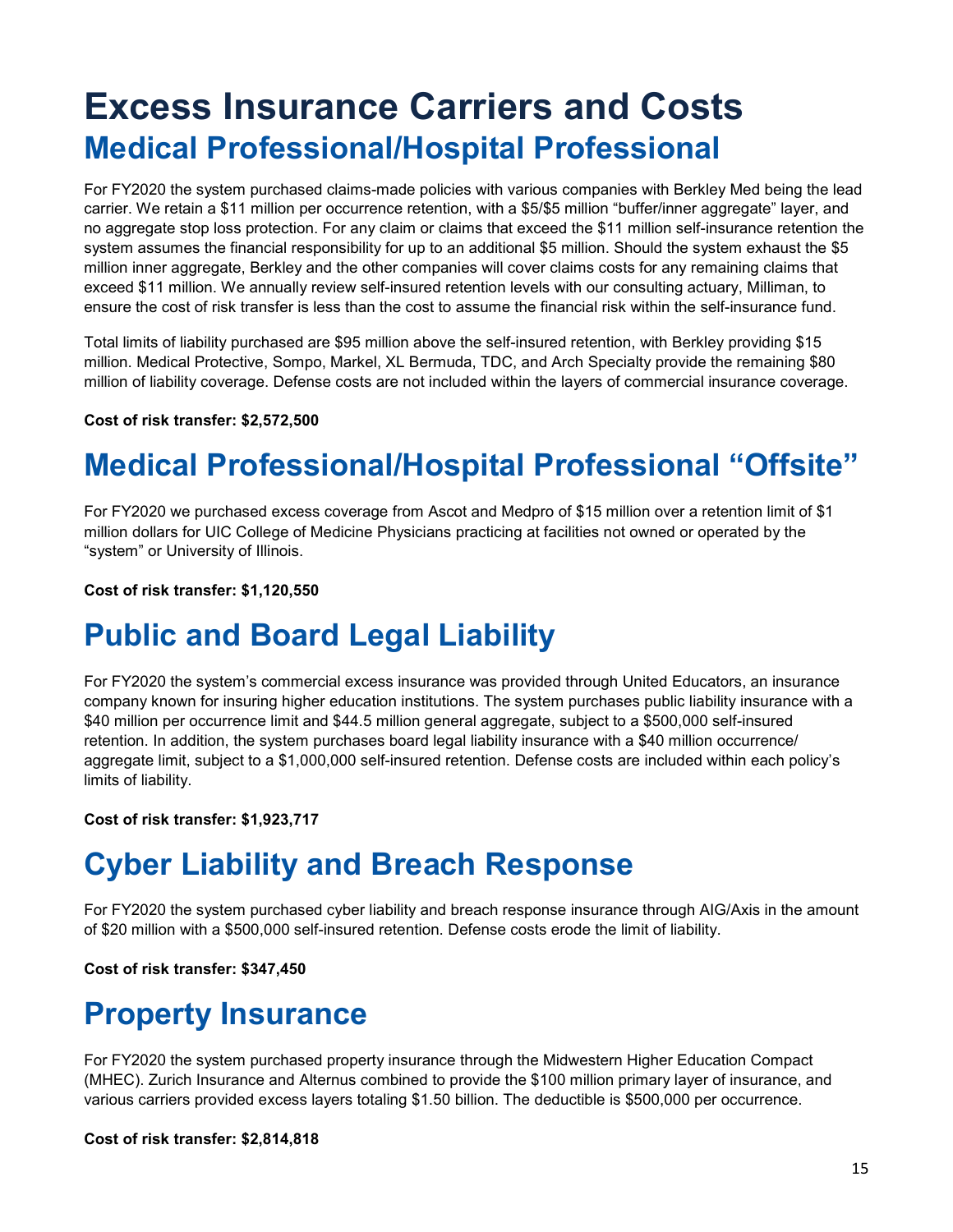## <span id="page-15-0"></span>**Glossary of Terms**

*ADMINSTRATIVE COSTS* – In this document, this refers to costs for University Risk Management and University Legal Services provided to administer the insurance programs.

*AGGREGATE LIMIT* – Indicates the amount of coverage the insured has under the policy/contract for a specific period of time, usually the policy/contract period, no matter how many separate accidents might occur.

*CLAIMS MADE POLICY* – Refers to a policy that covers claims only if they are "made" during the policy period. This coverage trigger is what causes the "tail" liability exposure for claims that have occurred but have not been reported.

*DISCOUNTED LIABILITIES* – Refers to the present value of further expected payout or liabilities.

*EXCESS INSURANCE* – Refers to a policy covering the insured against certain hazards and applying only to loss or damage in excess of a stated amount.

*EXCESS INSURER'S* – Refers to insurance companies who provide insurance protection over sizable retentions, or deductibles. They price their insurance product under the assumption most claims will fall below their point of attachment.

*EXCESS OF LOSS REINSURANCE* – Triggered if the loss suffered by the insurer or self-insurer exceeds a set amount, called the retention.

*EXPOSURE* - Estimate of the probability of loss from some hazard, contingency or circumstance.

*HAZARD* - The conditions that may create or increase the probability of a loss from a given peril.

*HOLD HARMLESS AGREEMENT* - A contract under which one party to the contract assumes the legal liability of the other party.

*INCURRED LOSSES* – Refers to the total of all losses occurring within a fixed period.

*INCURRED BUT NOT REPORTED (IBNR)* – refers to the technique of assigning claim values for claims which are assumed to have occurred, based on past claim history, but which have not yet been reported.

*INDEMNIFY* – To hold harmless against loss or damage.

*INDEMNITY* – In this document, the word indemnity is used interchangeably with settlement, and is used to reference a claim payment the U of I makes a claimant, or plaintiff.

*IN FORCE* – Amount of insurance coverage or the face amount of the policies that an insurer has underwritten.

*INSURANCE* - The contractual relationship that exists when one party, called the insurer, for a consideration, called a premium, agrees to reimburse another, called the insured, for loss on a specified type of coverage. Commercial insurance is purchased by an insured to transfer financial risk to the insurer.

*LEGAL EXPENSES* – In this document, legal expenses refer to fees paid to outside law firms for claims brought against the University, and/or employees or agents, as defined in the University's Self-Insurance Plan document. A legal expense also includes other expenses related to the defense of a claim, such as court reporting costs or the subpoena fees.

*LEGAL LIABILITY* - Liability imposed by law.

*LIABILITY* - Any legally enforceable obligation.